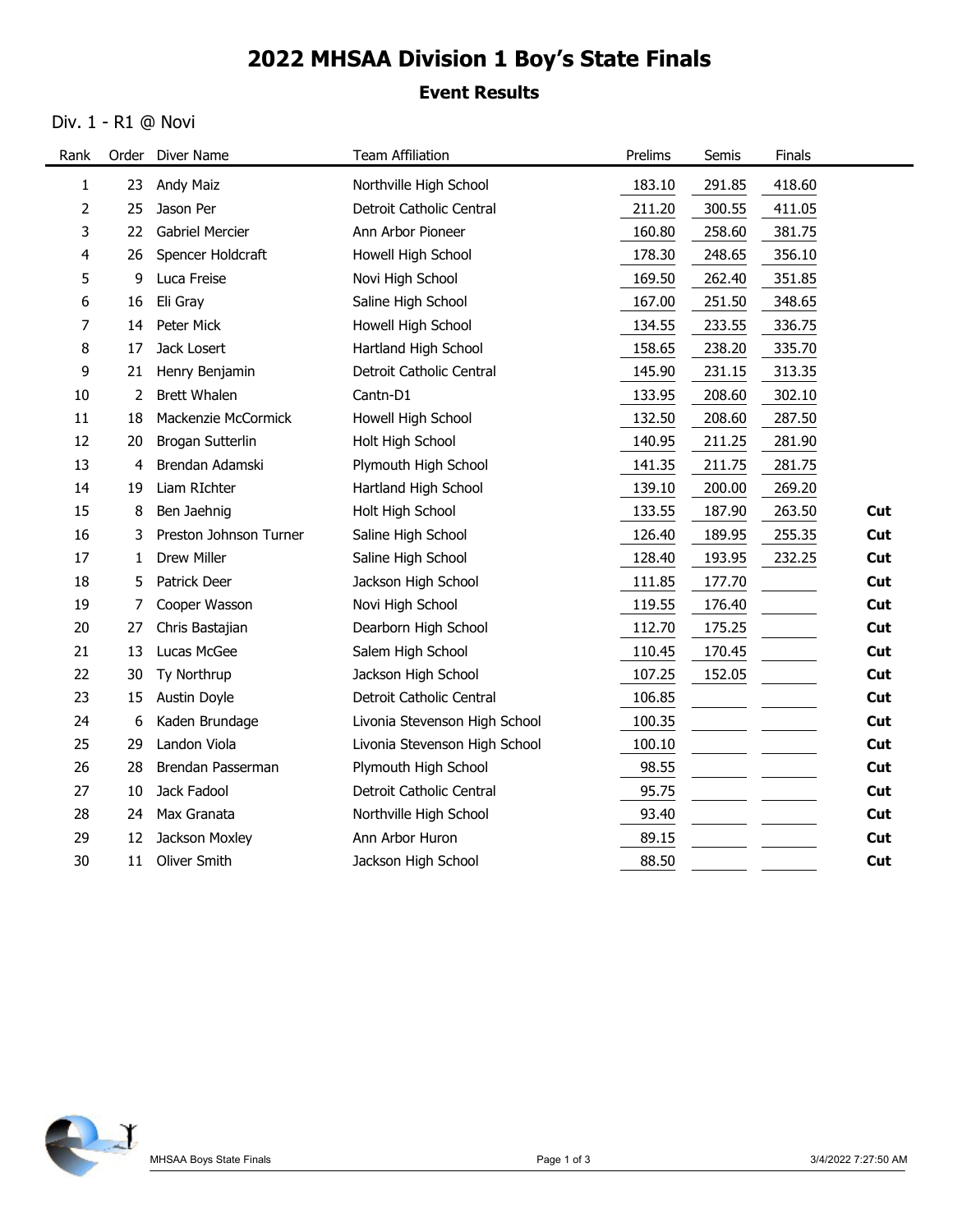# 2022 MHSAA Division 1 Boy's State Finals

## Event Results

#### Div. 1 – R2 @ Lake Orion

|          |              | Div. $1 - R2$ @ Lake Orion        |                                   |                  |                  |                  |            |
|----------|--------------|-----------------------------------|-----------------------------------|------------------|------------------|------------------|------------|
| Rank     |              | Order Diver Name                  | <b>Team Affiliation</b>           | Prelims          | Semis            | Finals           |            |
| 1        | 7            | Alexander Poulin                  | Waterford United                  | 211.55           | 335.50           | 469.75           |            |
| 2        | 5.           | Chase Smith                       | West Bloomfield High School       | 193.60           | 282.15           | 389.30           |            |
| 3        | 6.           | Liam Pearson                      | Oxford                            | 191.35           | 288.50           | 383.55           |            |
| 4        | 25           | Liam James                        | Bloomfield Hills High School      | 165.75           | 266.75           | 337.20           |            |
| 5        | 17<br>16     | Michael George                    | Clarkston High School<br>Oxford   | 159.40<br>148.65 | 234.50<br>227.85 | 321.40<br>308.60 |            |
| 6<br>7   | 13           | Keegan Gregory<br>Mario DAnnunzio | Utica Eisenhower                  | 132.70           | 217.85           | 287.75           |            |
| 8        | 10           | Landon Shah                       | Lake Orion                        | 141.90           | 201.15           | 280.60           |            |
| 9        | 9            | Mason Wondero                     | Grand Blanc                       | 135.15           | 213.05           | 280.35           |            |
| 10       | 24           | Alex Broadwater                   | Huron Valley United               | 155.70           | 235.60           | 276.90           |            |
| 11       |              | 22 Hunter Houser                  | Huron Valley United               | 150.75           | 220.15           | 274.60           |            |
| 12       | 21           | Jacob Ruth                        | Macomb Dakota High School         | 116.10           | 193.50           | 269.10           |            |
| 13       | 11           | Keegan Fox                        | Oxford                            | 135.40           | 195.30           | 262.55           | Cut        |
| 14       |              | 2 Lauren Aragones                 | Lapeer High School                | 117.15           | 185.70           | 260.20           | Cut        |
| 15       | 4            | Keegan Heileman                   | Lake Orion                        | 140.20           | 203.30           | 258.65           | Cut        |
| 16<br>17 | 14<br>26     | Daniel Mathes<br>Lucas Castillo   | Lake Orion<br>Utica Henry Ford Ii | 128.10<br>114.30 | 185.70<br>185.75 | 256.90<br>250.40 | Cut<br>Cut |
| 18       | 3            | Lucas Breeden                     | Clarkston High School             | 116.60           | 182.00           |                  | Cut        |
| 19       | 19           | Evan Penick                       | Macomb Dakota High School         | 108.95           | 165.95           |                  | Cut        |
| 20       | $\mathbf{1}$ | Noah Sobek                        | Lapeer High School                | 108.80           | 158.90           |                  | Cut        |
| 21       |              | 12 Aidan Busignani                | Rochester High School             | 107.70           |                  |                  | Cut        |
| 22       | 8            | Jasper Wright                     | Troy High School                  | 107.30           |                  |                  | Cut        |
| 23       | 23           | Varun Naravetla                   | Troy High School                  | 96.00            |                  |                  | Cut        |
| 24       | 18           | Skylar Jess                       | Huron Valley United               | 95.65            |                  |                  | Cut        |
| 25       | 20           | Jonathan George                   | Clarkston High School             | 92.60            |                  |                  | Cut        |
| 26       | 27           | James La Zar                      | Clarkston High School             | 91.70            |                  |                  | Cut        |
| 27       |              | 15 Frank Singer                   | Rochester High School             | 81.80            |                  |                  | Cut        |